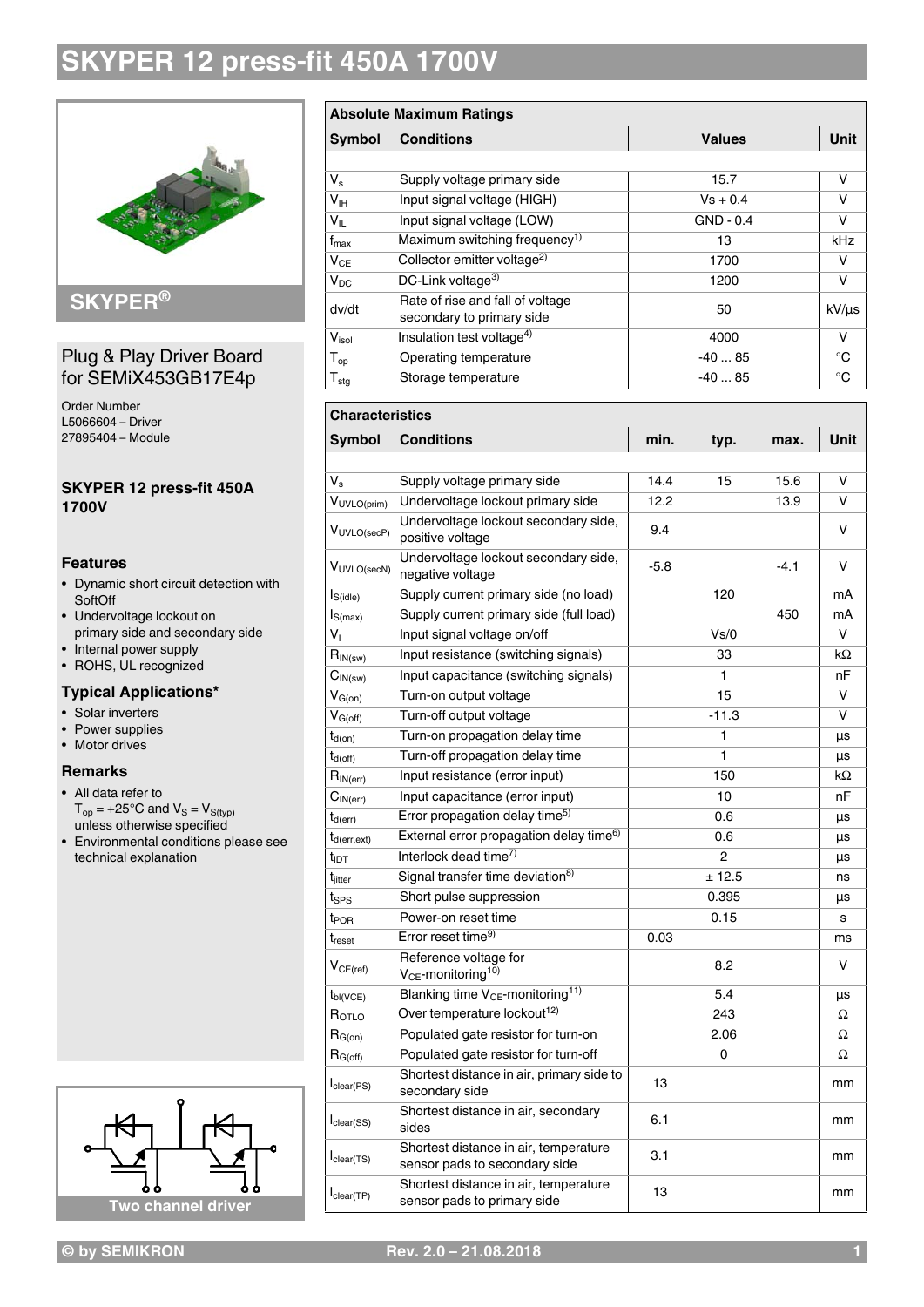

### **SKYPER®**

#### Plug & Play Driver Board for SEMiX453GB17E4p

Order Number L5066604 – Driver 27895404 – Module

#### **SKYPER 12 press-fit 450A 1700V**

#### **Features**

- Dynamic short circuit detection with **SoftOff**
- Undervoltage lockout on primary side and secondary side
- Internal power supply
- ROHS, UL recognized

#### **Typical Applications\***

- Solar inverters
- Power supplies
- Motor drives

#### **Remarks**

- All data refer to  $T_{op}$  = +25°C and  $V_S = V_{S(typ)}$ unless otherwise specified
- Environmental conditions please see technical explanation

| <b>Characteristics</b>   |                                                                                          |      |  |   |          |
|--------------------------|------------------------------------------------------------------------------------------|------|--|---|----------|
| Symbol                   | <b>Conditions</b><br>min.<br>typ.<br>max.                                                |      |  |   | Unit     |
| $I_{\text{creep}(PS)}$   | Shortest distance along the surface,<br>primary side to secondary side                   | 13   |  |   | mm       |
| $I_{creep(SS)}$          | Shortest distance along the surface,<br>secondary sides                                  | 6.1  |  |   | mm       |
| $I_{\text{creep(TS)}}$   | Shortest distance along the surface,<br>temperature sensor pads to secondary<br>side     | 6.1  |  |   | mm       |
| $I_{\text{creep(TP)}}$   | Shortest distance along the surface,<br>temperature sensor pads to primary<br>side       | 13   |  |   | mm       |
| <b>V</b> <sub>PDPS</sub> | Partial discharge extinction voltage,<br>primary side to secondary side <sup>13)</sup>   | 2107 |  |   | v        |
| VPDTP                    | Partial discharge extinction voltage,<br>temperature sensor pads to primary<br>side $13$ | 2107 |  |   | $\vee$   |
| W                        | Weight                                                                                   | 45   |  | g |          |
| <b>MTBF</b>              | Mean Time Between Failure <sup>14)</sup>                                                 | 7.5  |  |   | $10^6$ h |

# **Two channel driver**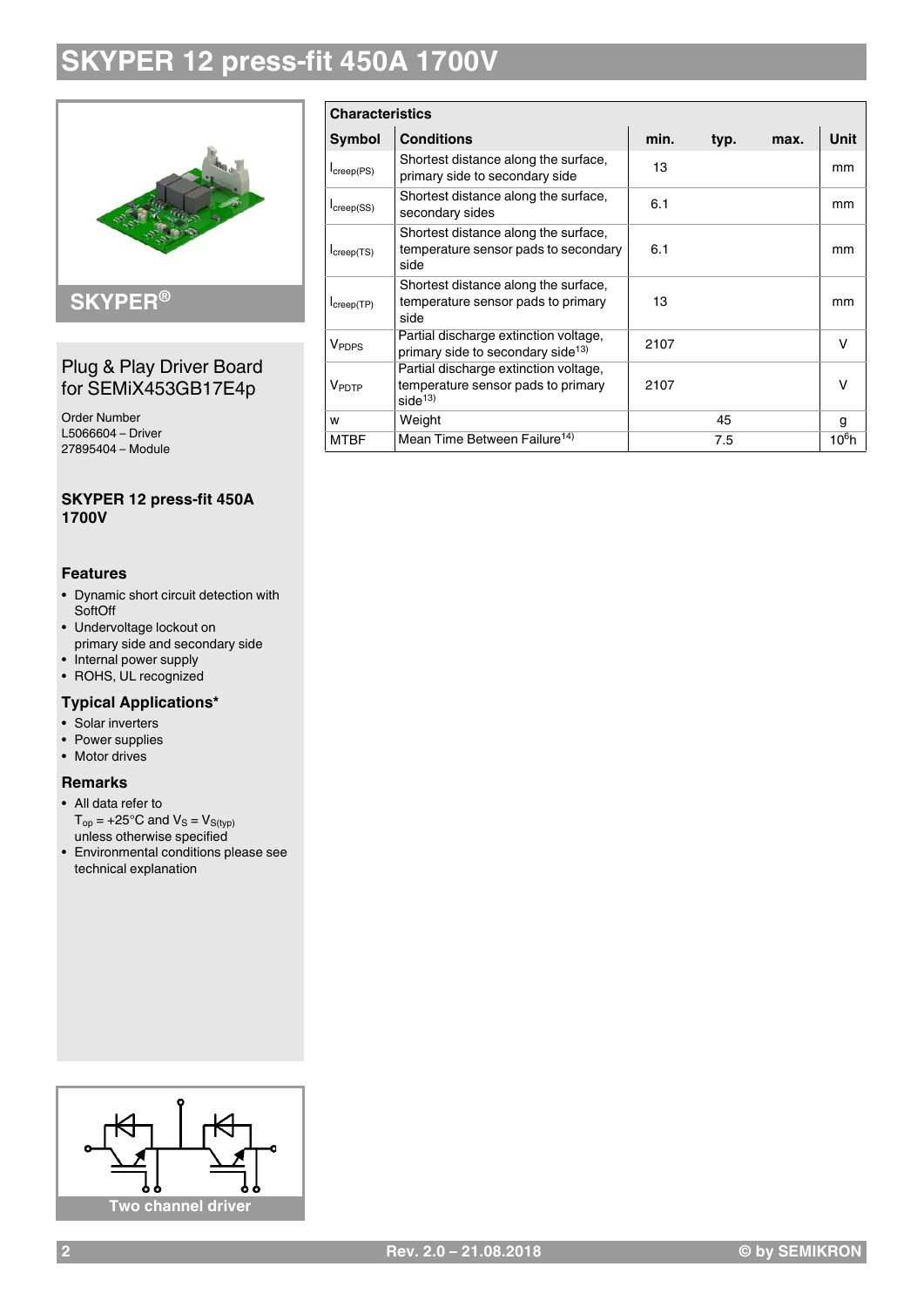#### **Footnotes**

| Footnote | <b>Description</b>                                                                                                                                                                                                                                                                                                                                                           |
|----------|------------------------------------------------------------------------------------------------------------------------------------------------------------------------------------------------------------------------------------------------------------------------------------------------------------------------------------------------------------------------------|
| 1)       | The rated maximum switching frequency is valid for an operating temperature up to $75^{\circ}$ C. For operating temperatures<br>above 75°C the limits are specified according to the graph 'Maximum Switching Frequency'.                                                                                                                                                    |
| 2)       | Voltage class of semiconductor.                                                                                                                                                                                                                                                                                                                                              |
| 3)       | The DC-Link voltage is limited due to the specified safe operation area boundaries.                                                                                                                                                                                                                                                                                          |
| 4)       | Test Conditions: ACrms, 2s, input to output                                                                                                                                                                                                                                                                                                                                  |
| 5)       | Time between the driver detects an error at the secondary side until the primary side reports an error at the interface.                                                                                                                                                                                                                                                     |
| 6)       | Time between the driver receives an external error signal at the primary side until the driver turns off its outputs at the<br>secondary side.                                                                                                                                                                                                                               |
| 7)       | The interlock dead time prevents the two outputs from being activated simultaneously. The dead time generation<br>starts with each turn-off command at the driver's primary side.                                                                                                                                                                                            |
| (8)      | The jitter is defined as the maximum deviation of the switching signal propagation delay time at constant<br>environmental conditions.                                                                                                                                                                                                                                       |
| 9)       | Minimum time of the driver in error state.                                                                                                                                                                                                                                                                                                                                   |
| 10)      | The driver detects a desaturation event, when one of its outputs is in on-state and the applied voltage at the<br>corresponding $V_{CE}$ -monitoring input exceeds the reference voltage for $V_{CE}$ -monitoring.                                                                                                                                                           |
| 11)      | Time elapsed when the driver starts the power semiconductor's turn-on process after the V <sub>CE</sub> -monitoring input has<br>fallen below the reference voltage for $V_{CE}$ -monitoring.                                                                                                                                                                                |
| 12)      | The driver sets both outputs to $V_{G(off)}$ , if the ohmic resistance of the applied temperature sensor is less than R <sub>OTLO</sub> .<br>For proper function of the temperature lockout a NTC temperature sensor has to be used. The temperature sensor<br>of the SEMIKRON's SEMIX 3 press-fit modules has an ohmic resistance of $R_{\text{OTLO}}$ at 130°C, typically. |
| 13)      | The partial discharge extinction voltage in this data sheet is defined as peak voltage.                                                                                                                                                                                                                                                                                      |
| 14)      | Conditions: $T_{op} = 40^{\circ}$ C; full load                                                                                                                                                                                                                                                                                                                               |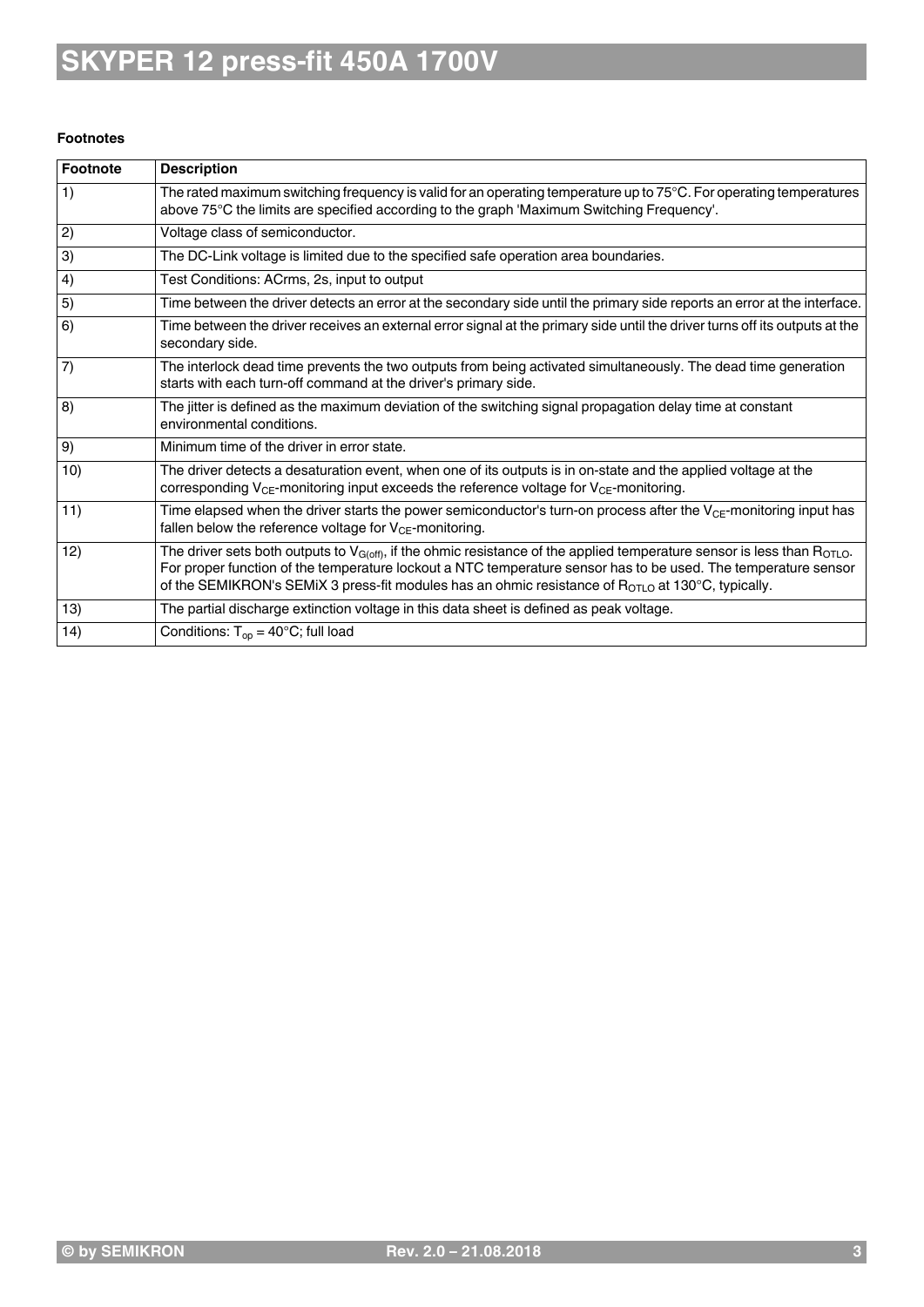#### **Signal Connector**

| PIN    | <b>Signal</b> | <b>Function</b>                                         | <b>Specifications</b>                                                                                            |
|--------|---------------|---------------------------------------------------------|------------------------------------------------------------------------------------------------------------------|
| X10:01 | reserved      |                                                         | To be connected to ground                                                                                        |
| X10:02 | BOT_IN        | Switching signal input (BOT)                            | 15V logic; 33kΩ/1nF (pull-down)<br>$LOW = BOT$ switch off<br>HIGH = BOT switch on                                |
| X10:03 | nERR_OUT      | Error output                                            | Open collector output; max. 18V/15mA<br>(external pull-up resistor needed)<br>$LOW = Error$<br>$HIGH = No error$ |
| X10:04 | TOP_IN        | Switching signal input (TOP)                            | 15V logic; 33kΩ/1nF (pull-down)<br>$LOW = TOP$ switch off<br>$HIGH = TOP$ switch on                              |
| X10:05 | nERR_IN       | Error input                                             | 15V logic inverted; 150kΩ/10nF (pull-up)<br>$LOW = External error$<br>$HIGH = No external error$                 |
| X10:06 | reserved      |                                                         | To be connected to ground                                                                                        |
| X10:07 | reserved      |                                                         | To be connected to ground                                                                                        |
| X10:08 | PWR_VS        | Driver power supply                                     | Stabilised +15V +4%                                                                                              |
| X10:09 | PWR_VS        | Driver power supply                                     | Stabilised $+15V \pm 4\%$                                                                                        |
| X10:10 | PWR_GND       | Ground potential<br>for power supply and digital inputs | To be connected to ground                                                                                        |
| X10:11 | PWR_GND       | Ground potential<br>for power supply and digital inputs | To be connected to ground                                                                                        |
| X10:12 | reserved      |                                                         | To be connected to ground                                                                                        |
| X10:13 | reserved      |                                                         | To be connected to ground                                                                                        |
| X10:14 | reserved      |                                                         | To be connected to ground                                                                                        |